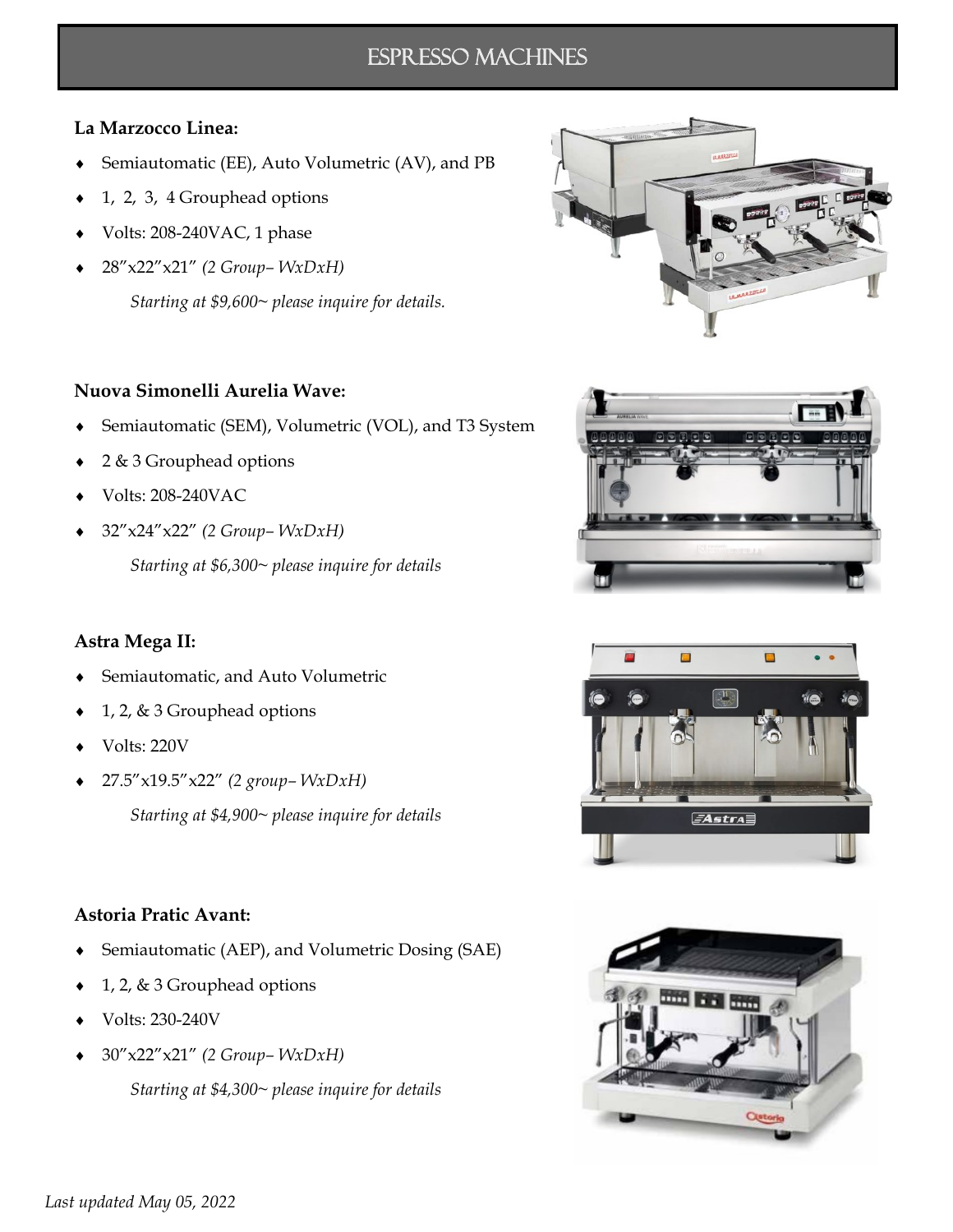# Additional information

## **Espresso Machine Terminology:**

- Semiautomatic (EE) Manual start and stop brewing process
- Auto Volumetric (AV) Programable buttons to dispense set *volumes*, then auto shut-off
- PB Programable buttons and built-in scales to hit target espresso yield *by weight*, then shut-off
- Available with and without scales
- T3 System (Nuova Simonelli)- 3-4 copper boilers, allowing the barista to individually set the temperature for each grouphead

*For alternative models, pricing details, or a visit from one of our technicians, please send a request to our Caffe Ibis Service Department.*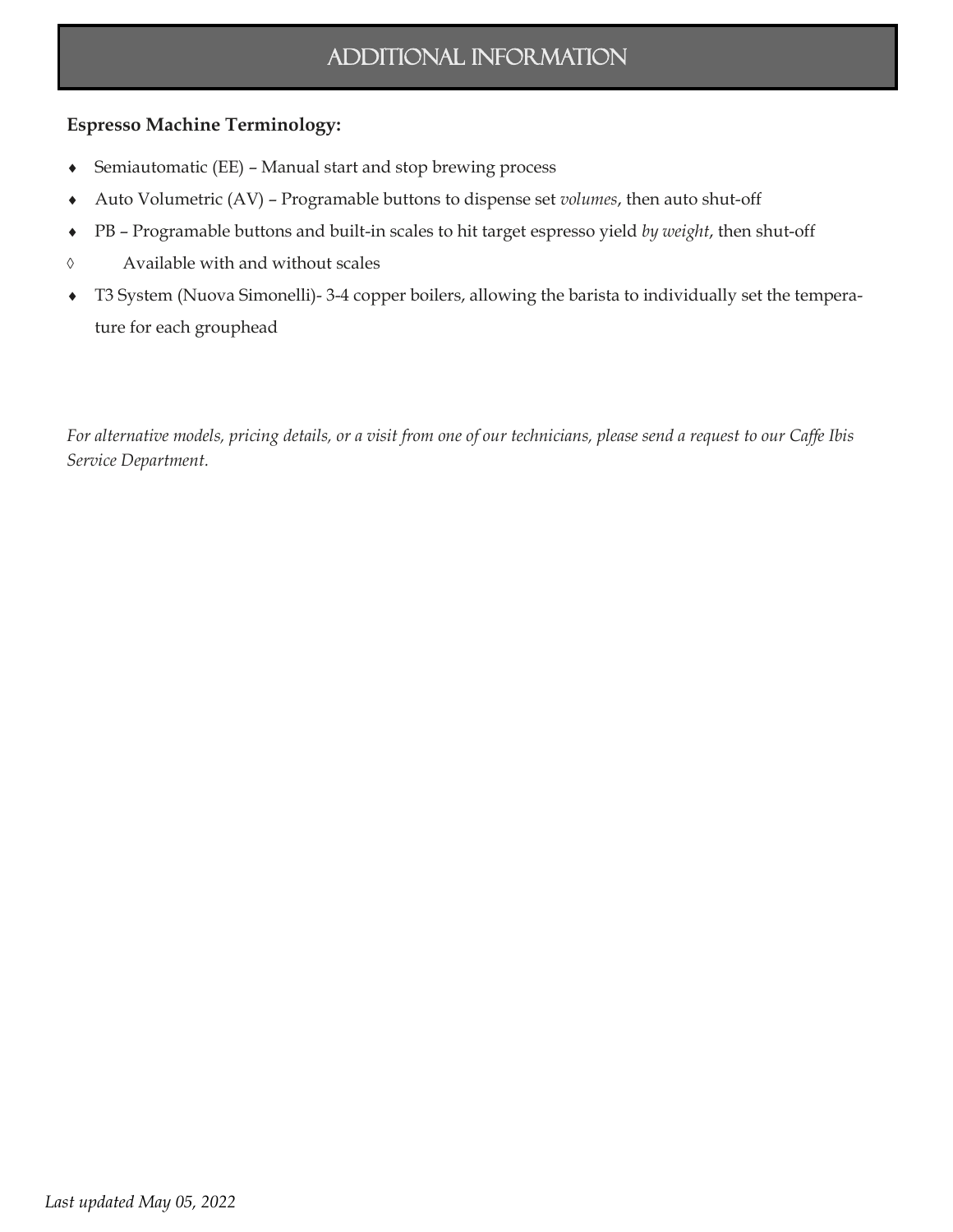## **Wilbur Curtis G4 Single and Double Brewer:**

- 4" Touch Screen with digital readout
- USB Port for easy programming and recipe transfer
- Compatible with 1.5 gallon servers and airpots
- 35.00"x11.25"x20.75"*(Single– HxWxD);* 35.13"x20.13"x20.63" *(Double– HxWxD)*
- Double brewer has 6.9 gallon tank for back to back brewing capability *Starting at \$1,900 ~please inquire for details*







### **Bunn ICB Single and Twin Brewer:**

- ◆ 3-4″ Touch screen with digital readout
- USB Port for easy programming and recipe transfer
	- Compatible with 1 gallon servers and airpots
- 25.2"x12.1"x24.3" *(Single– HxWxD);* 25.1"x22.6"x24.4" (*Double– HxWxD)*
	- Double brewer has 5.6 gallon tank for back to back brewing capability
		- Dual Voltage: 120/240V

*Starting at \$1,900 ~ please inquire for details*

*For Wilbur Curtis G3 Airpot Brewers, 1.5 Gallon Bunn Brewer options, comparable models, airpots or servers, or any other pricing details, please send inquiry to Caffe Ibis Service Department*

# **BREWERS**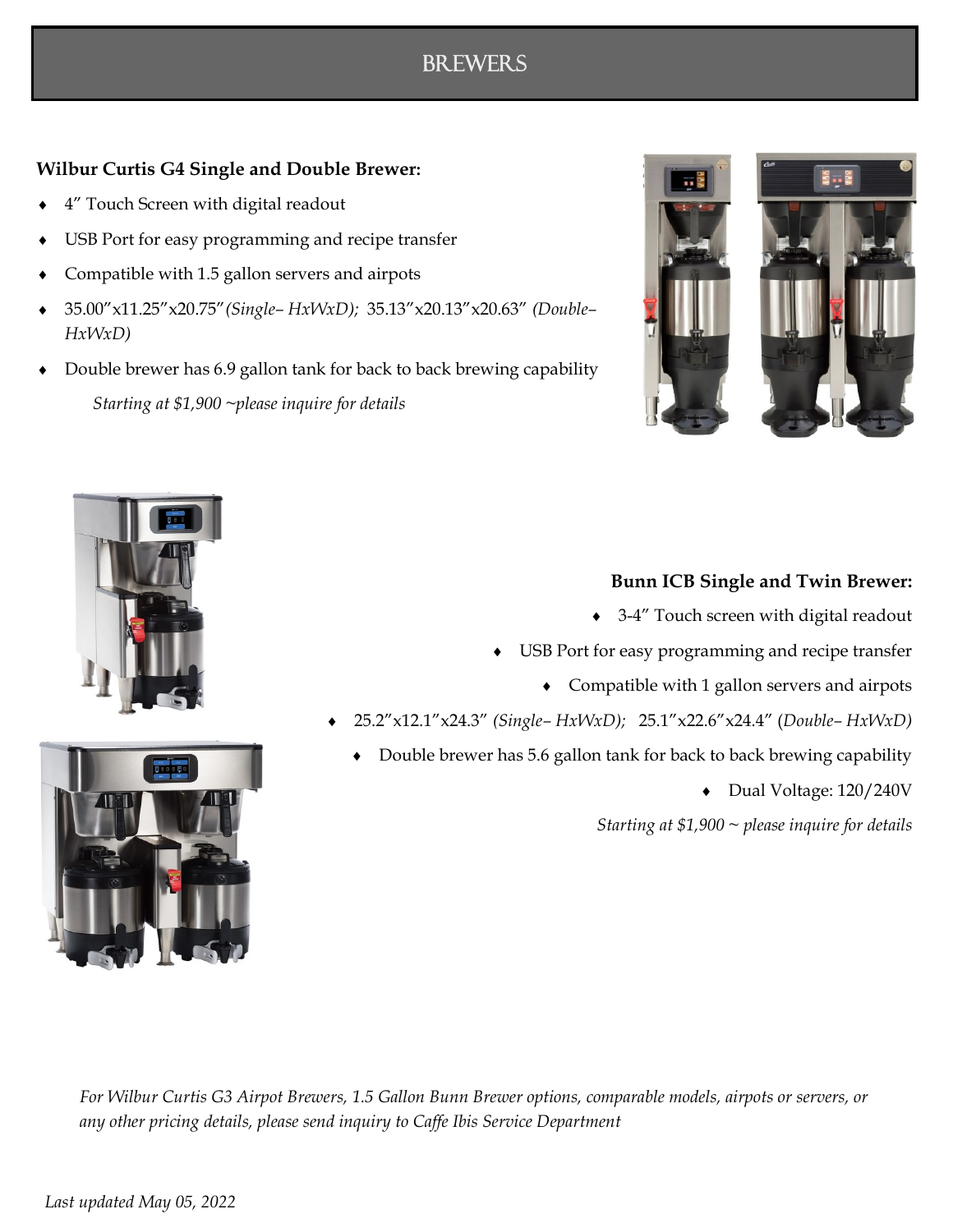## Espresso grinders

### **Mahlkönig E65S Espresso Grinder**:

- 65 mm steel Burrs, flat
- 2.5lb Hopper
- 7.6"x11"x22.95" *(WxDxH)*
- Quiet, consistent grinding
- Programmable up to 6 individual recipes
- Easily removable spout *Starting at \$2,400~ please inquire for details*





## **La Marzocco Swift Dual Espresso Grinder:**

- - 64 mm ceramic Burrs, flat
		- 4lb Hopper *(2)*
		- 12"x12"x26" *(WxDxH)*
- Volumetric dosing and auto tamp

*Starting at \$5,000~ please inquire for details*

## **Hey Café HC-600 2.0 Espresso Grinder**:

- 64 mm steel Burrs, flat
- 3.3lb Hopper
- 8.2"x13.7"x22.4" *(WxDxH)*
- Timed dosing

*Starting at \$920.00~ please inquire for details*

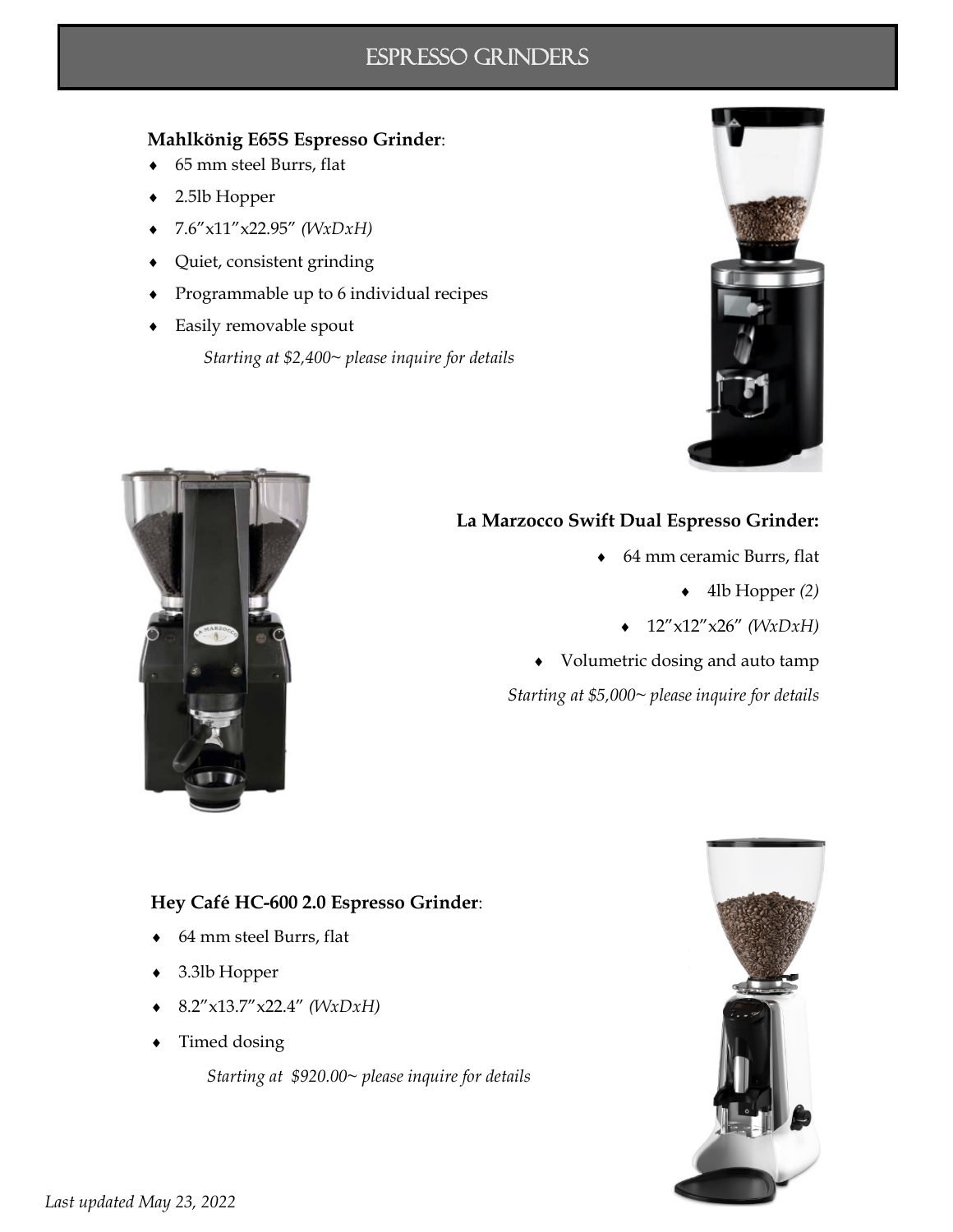## Bulk grinders

### **Bunn G3 HD Bulk Coffee Grinder:**

- Single 3lb Hopper
- 7.4"x16.6"x27.2" *(WxDxH)*
- Coarse to Turkish grind options
- Bag switch stops motor when bag is removed *Starting at \$1,300~ please inquire for details*





## **Bunn MHG Multi-Hopper Coffee Grinder and Storage System:**

- Dual 6lb Hoppers
- 9.4"x18.6"x29.1" *(WxDxH)*
- Grind by time for accurate dosing
- Programmable by roast and hopper

 Grinder recognizes different hoppers which can be named by roast and set for most accurate grind time

*Starting at \$1,900~ please inquire for details*